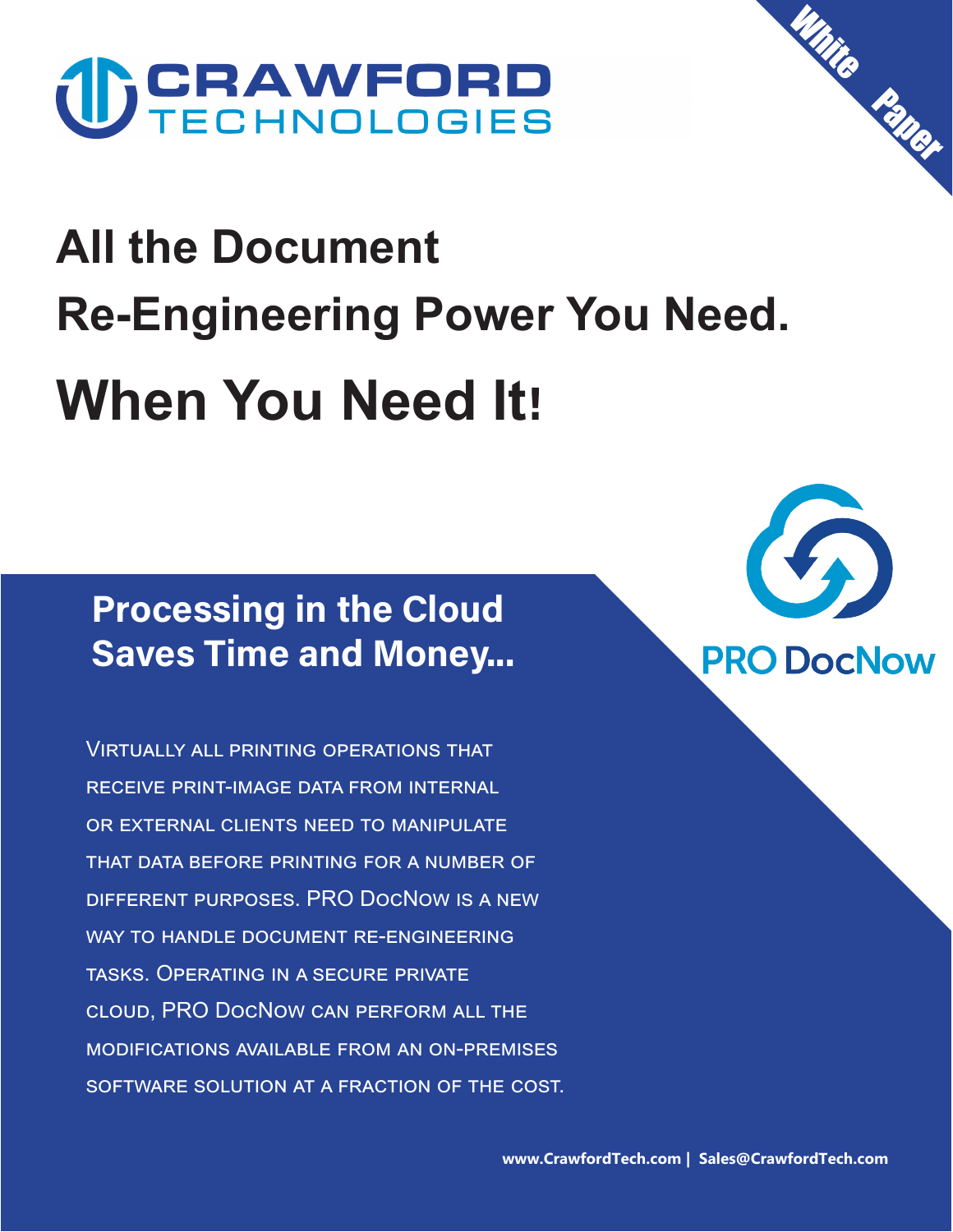## **CHALLENGES:**

Virtually all printing operations that receive print-image data from internal or external clients need to manipulate that data before printing for a number of different purposes. They may need to change the appearance of the printed documents by adding mail inserting barcodes or moving the address block to align with envelope windows. On other occasions, clients request more striking modifications, such as adding variable data color or changing page layouts.

Often times the print files have been created in formats that are not compatible with the organization's printers or print management software and need to be converted into a compatible print language. Many PDF print files are not efficient and can cause processing and printing delays without being optimized.

Often the print data has not been properly prepared for the post office and requires any number of postal optimizations to be processed against it to keep postage costs in check.

A challenge for many organizations is they may only need document re-engineering occasionally. Perhaps only one of their repetitive monthly jobs needs manipulation or a new job requires data extraction, control marks, or document enhancement. Purchasing on-premises software systems for occasional document re-engineering may not be cost-effective.

Without the ability to manipulate print-image data, print service providers (PSPs) will miss new revenue opportunities or struggle with inefficient workflows. Until recently, on-premises installation was the only choice.

**Optimize Colorize Postal Processing Barcode Processing Font Changes Address Block Positioning Forms Processing Data Extraction White Paper Factory**

**Transform**

**۞ PRO DocNow** -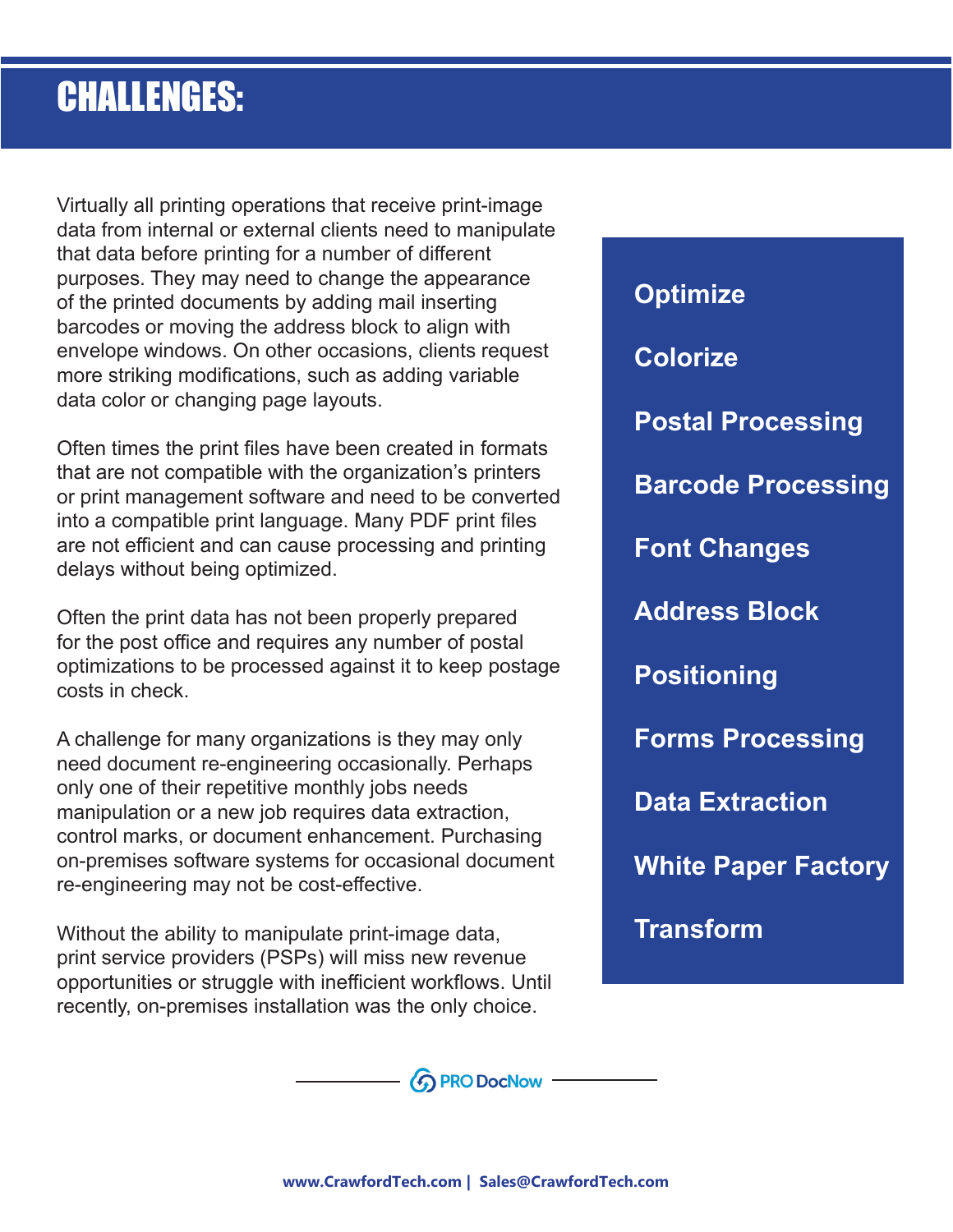PRO DocNow is a new way to handle document re-engineering tasks. Operating in a secure private cloud, PRO DocNow can perform all the modifications available from an on-premises software solution at a fraction of the cost. This service is a perfect solution for companies that cannot justify the expense of licensing and maintaining fulltime on-premises software but still need the functionality such a system offers.

Full-Service Document Re-Engineering PRO DocNow provides document professionals with everything they need to correct or enhance documents. Whether the aim is improving document useability and appearance or making documents compatible with a standard document processing workflow, PRO DocNow's functions will satisfy your requirements.

Here are some functions of document reengineering software that companies use the most:

#### **Document Re-Engineering has never been this easy**



## **Adding, Moving of Enhancing Data:**

Clients do not always design their documents to be compatible with available mail inserting equipment. They may lack the right barcodes, or have barcodes positioned improperly for cameras on the equipment. Solving this issue is the most common task for document reengineering software. Converting or moving barcodes so documents process smoothly throughout the entire document processing operation is a simple task for document-reengineering software.

As print service operations migrate to high-speed inkjet printing, they look for ways to maximize the productivity of their new printers. One popular strategy is combining small jobs into larger print runs. A challenging aspect to this approach is the location of mailing address blocks. To mail the documents from a combined print job, you must position the addresses to show through the window of an outbound envelope shared by all the documents. Software must move the address blocks to align with the new standard window location.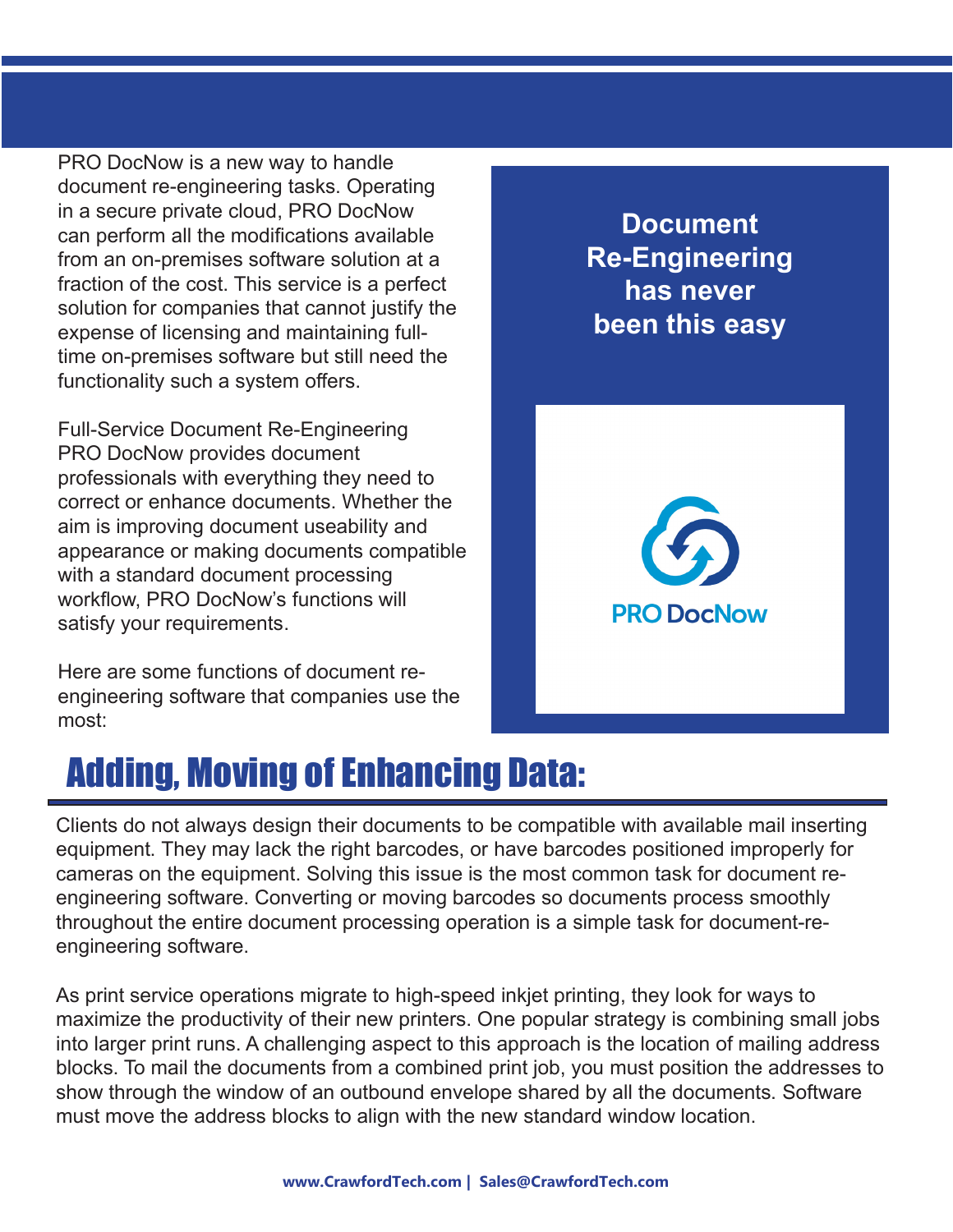## **Print Stream Transforms:**

If your print devices all accept PDF and PostScript print streams, what happens if a customer sends you an AFP or Xerox Metacode file to print? You must convert those foreign print streams into a format your printers can ingest. That requires a transformation built into PRO DocNow. Use this on-demand software to accommodate those difficult jobs customers often insist service providers accept before they will award the lucrative work the print provider desires.

Without print stream transformation, print service companies will often run low volume or infrequent foreign print streams on a small printer purchased solely for this purpose. Alternatively, they subcontract the work to someone else. Either of these solutions decreases profits and is risky as they circumvent normal controls and workflow. Errors, data exposure, or competitive poaching are additional risks.

With PRO DocNow, the anomalies and associated risks are eliminated. Simply upload the print-image file and receive back a converted print file you can run on your preferred production equipment.

## **"**All **PDF** Files are NOT created Equal**"**

## **PDF Optimization:**

All PDF files are not created equal.

After all, PDFs are really programs, and some run very well, but others cause many issues when they are processed or printed.

PRO DocNow has CrawfordTech's popular PDF Accelerator built into it, so it can be used to optimize PDF files for fast printing and processing. Using it for those problem PDFs is a very cost-effective way to solve many problems.

#### **"PRO DocNow Can reduce Processing time by up to 90%"**

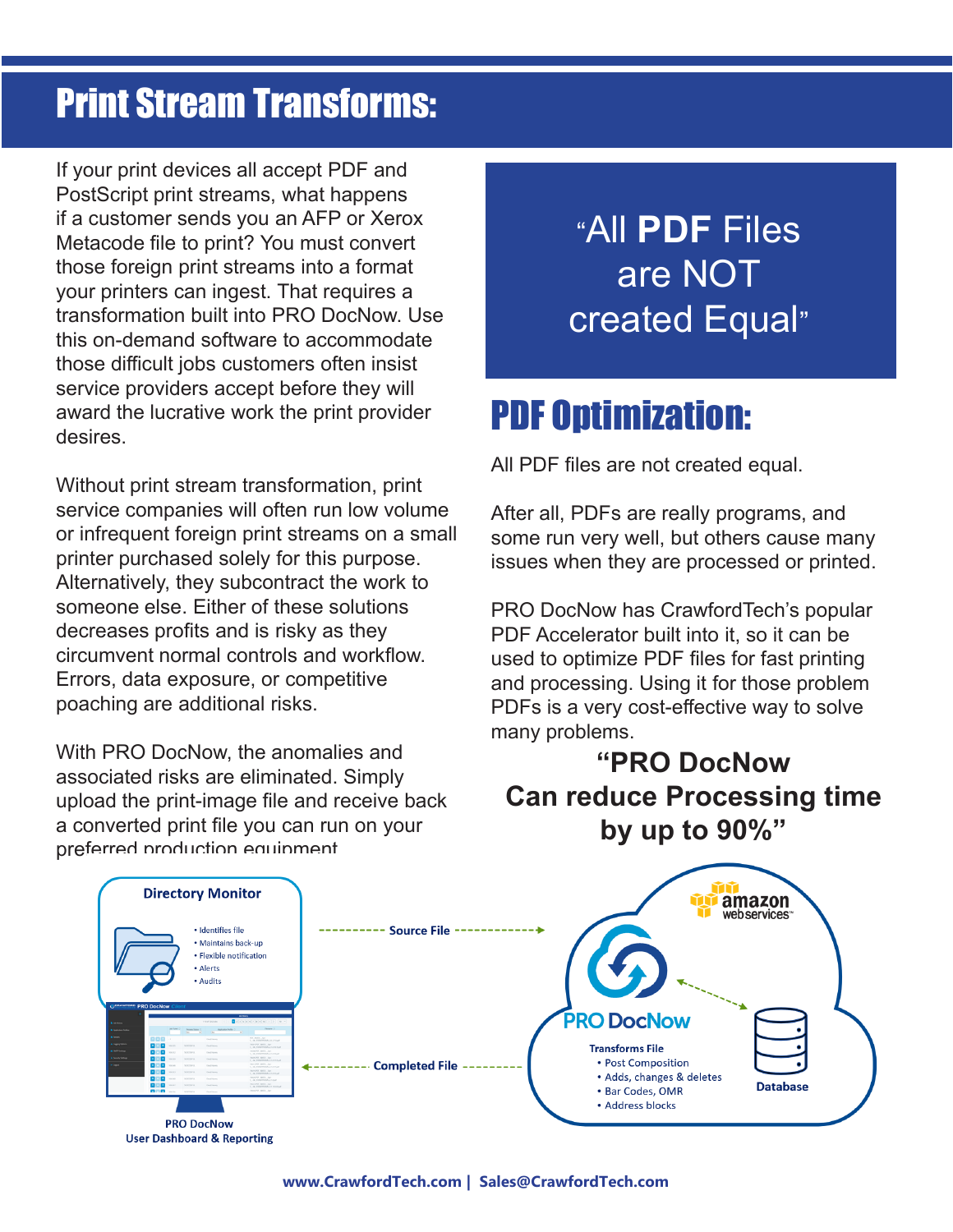## **Colorizing:**

Color added to a document helps improve readability and comprehension. Sometimes, colorizing key areas of a document can have a dramatic effect on the number times customers call with questions, decreasing overall support costs.

In a white paper processing environment, color printing is essential. Color logos, form elements, or other graphics allow you to eliminate pre-printed paper stock and combine jobs to create documents more efficiently and less expensively. Give new life to monochrome documents created with legacy software without ever touching the code that generates the pages!

In the United States, changes in postage rates over the years have allowed mailers to add pages of marketing or informational content to transactional documents with no increase in postage. Companies can leverage the power of color in full-page promotional messages to create personalized and highly segmented offers — a vast improvement over pre-printed inserts.

Studies show that color increases brand recognition and information retention. With PRO DocNow, your print operation can add value to documents without a large investment in software or requiring IT or development support to change document composition routines.



## **Data Extraction:**

Print operations can add value to the documents they produce for their internal or external clients by pulling data from print image files.

Some standard data extraction tasks include information necessary to build mail inserter data files. These Mail Run Data Files (MRDF) tell the inserter how many pages go in each envelope, whether to divert a mailpiece, and which inserts to use. Mailpiece integrity systems use MRDF data to halt the machine if pages are out of sequence, missing, or duplicated so the operator can correct the error. MRDF files can also control printers mounted on inserting machines to print the envelopes with mailing addresses, return addresses, branding elements, or personalized messages.

Companies often use data extracted from print-image files to create indexes used by document archiving systems. When they load images into the document archive, the extracted information allows users to retrieve the documents using account numbers, names, or other data. Transactional documents contain a wealth of information about purchases, usage, customer loyalty levels, and more. Organizations can use the data already present in the documents to enhance the value of the communications and forge a closer relationship with each customer.

Consider the impact of data-driven advertisements based on the detail lines of an invoice, for instance. Customers may see dynamically generated ads for accessories or extended warranties associated with their purchases, depending on the data extracted from the invoice detail lines.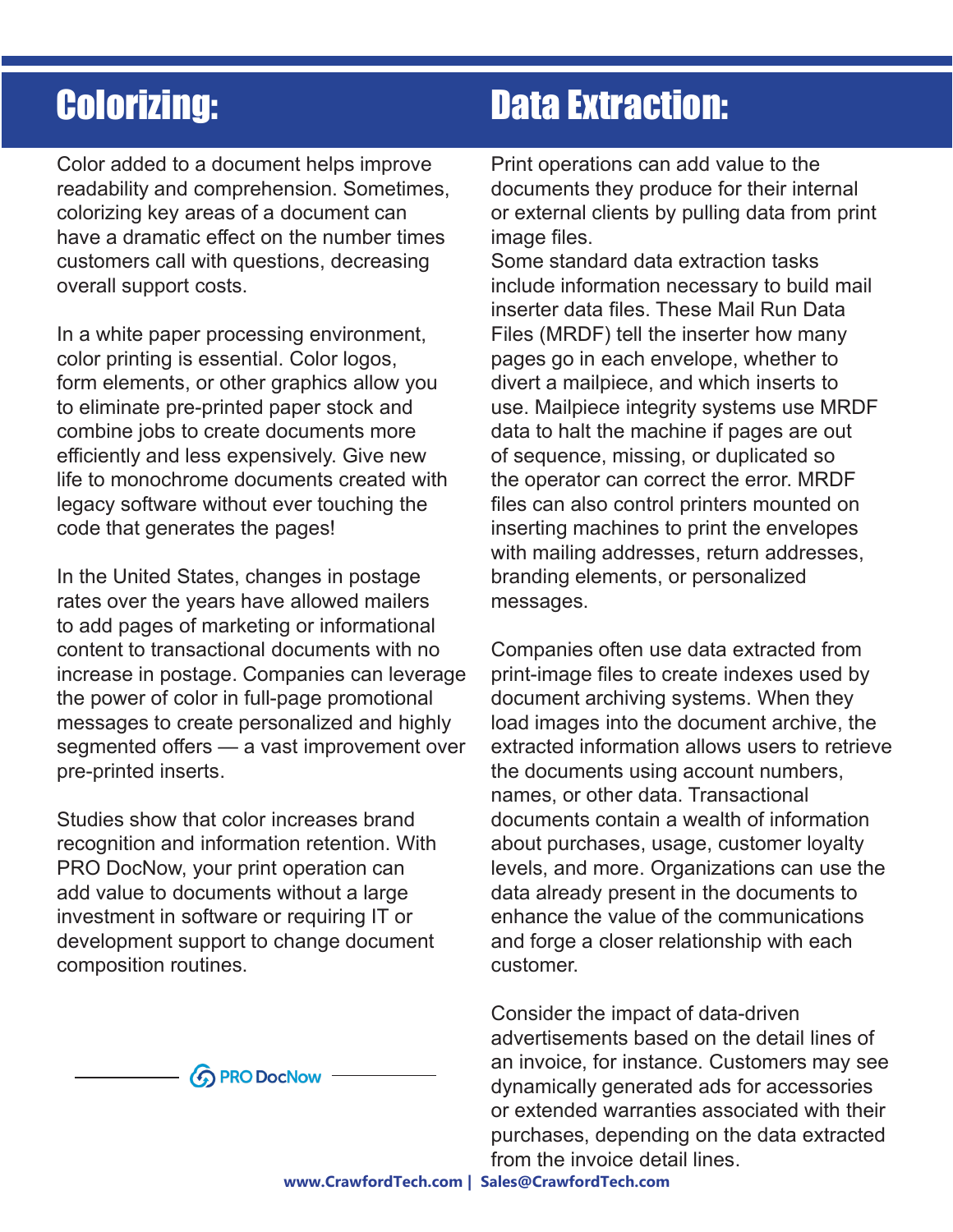## **How it Works:**

PRO DocNow operates in a secure AWS private cloud environment. The service processes each file according to pre-defined specifications. Requested operations may include print stream transformations, colorization, data extraction, adding barcodes, or any other supported function.

New job definition is easy with PRO DocNow and requires no special technical skills. Crawford Technologies' technical team will code the transformation and re-engineering instructions for the software according to your specifications and requests. Once defined, your job will be registered in the cloud application and added to your Directory Monitor. All you have to do is ensure your processes place the file to be reengineered in the appropriate location for it to be picked up by the Directory Monitor.

Crawford Technologies customers pay for PRO DocNow only when they use it. The cost is based on the number of pages processed.

The PRO DocNow Directory Monitor is a small application that is installed onpremises and watches for print files to be processed. It automatically identifies files and sends them to the processing application in the cloud. Once the job is completed, the cloud service automatically sends re-engineered print files back to Directory Monitor where they can be automatically placed wherever they need to be for printing or downstream processing. Directory Monitor also maintains back-up data and manages notifications, alerts, and audits. Users have visibility into activity via a web-based dashboard.

#### Benefits for **Print Service Providers**

You can improve your revenue because your operation will never have to turn down work or need to develop elaborate manual workarounds to process incoming files in the most efficient way. The power of PRO DocNow is available when you need it and remains dormant and waiting for work when you do not.

Cost savings can accrue since your document operations need not invest in the servers, maintenance, IT support, or seat licenses connected with commercial grade on-premises software. Simply establish an account and begin working with the professionals at Crawford Technologies to set up your first job. Once jobs are registered, processing can continue automatically.

PRO DocNow is useful for both in-plant print operations and outsource PSPs. In-plants can use the system to optimize utilization among their printing platforms. As they migrate to a white paper factory environment, they can adjust positions of address blocks and other elements that allow them to combine jobs.

Color and data-driven messaging based on document contents can add value to the documents they produce for their organization, with no need to fund an expensive IT development project.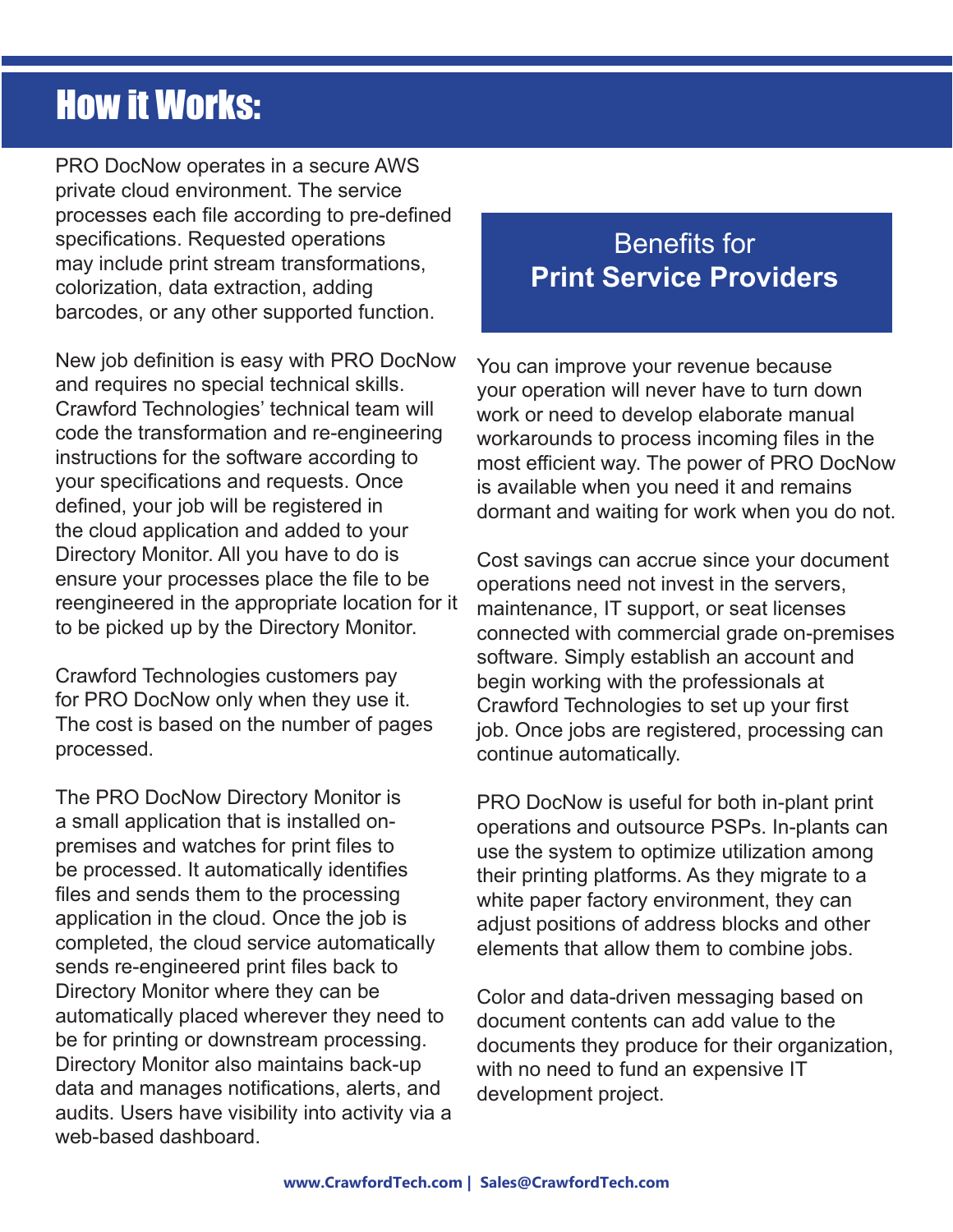## **How it Works Con't:**

Outsource PSPs support many applications from multiple clients. The disparity in formats, document control marks, and layout makes document re-engineering a musthave capability. Without this functionality, the work will be less profitable or even lost to a competitor.

PSPs operate in a highly competitive marketplace where clients sometimes view document services as a commodity. To stand out from the competition and achieve higher profit margins, PSPs must add value. Document re-engineering enabled by PRO DocNow is a straightforward way to achieve that goal. Show potential clients how to improve CX through the documents they thought were just a necessary expense. This strategy can allow PSPs to win business and price services based on the value they provide.

The CCM business is subject to rapid change as business technology advances. Organizations are striving to provide superior CX, and that effort includes the transactional documents they send to their customers. With the on-demand features of PRO DocNow, print operations can make improvements in the documents they produce for their internal or external clients. The re-engineered documents will support the client's CX objectives.

Organizations sometimes face unexpected difficulties as they process infrequent jobs such as end-of-year tax documents. Instead of scrambling to make program changes, they can adjust the documents with PRO DocNow and avoid begging for the IT support necessary to meet looming reporting deadlines.

#### **What About Operations Express?**

Operations Express is the on premises document re-engineering and print stream transformation product that Crawford Technologies' clients have counted on for years.

CrawfordTech continues to support and maintain and extend Operations Express, and clients may purchase this on-premises solution. For organizations with high volume continuous usage requirements, an on-premises solution may make more sense. PRO DocNow users can upgrade to Operations Express if their needs change in the future, and the job definitions can be easily moved.

PRO DocNow gives companies with lessstrenuous requirements and a cloud operations strategy the way to benefit from the functionality of print-image file re-engineering without the expense, administrative and functional issues and complications associated with an on-premises installation.

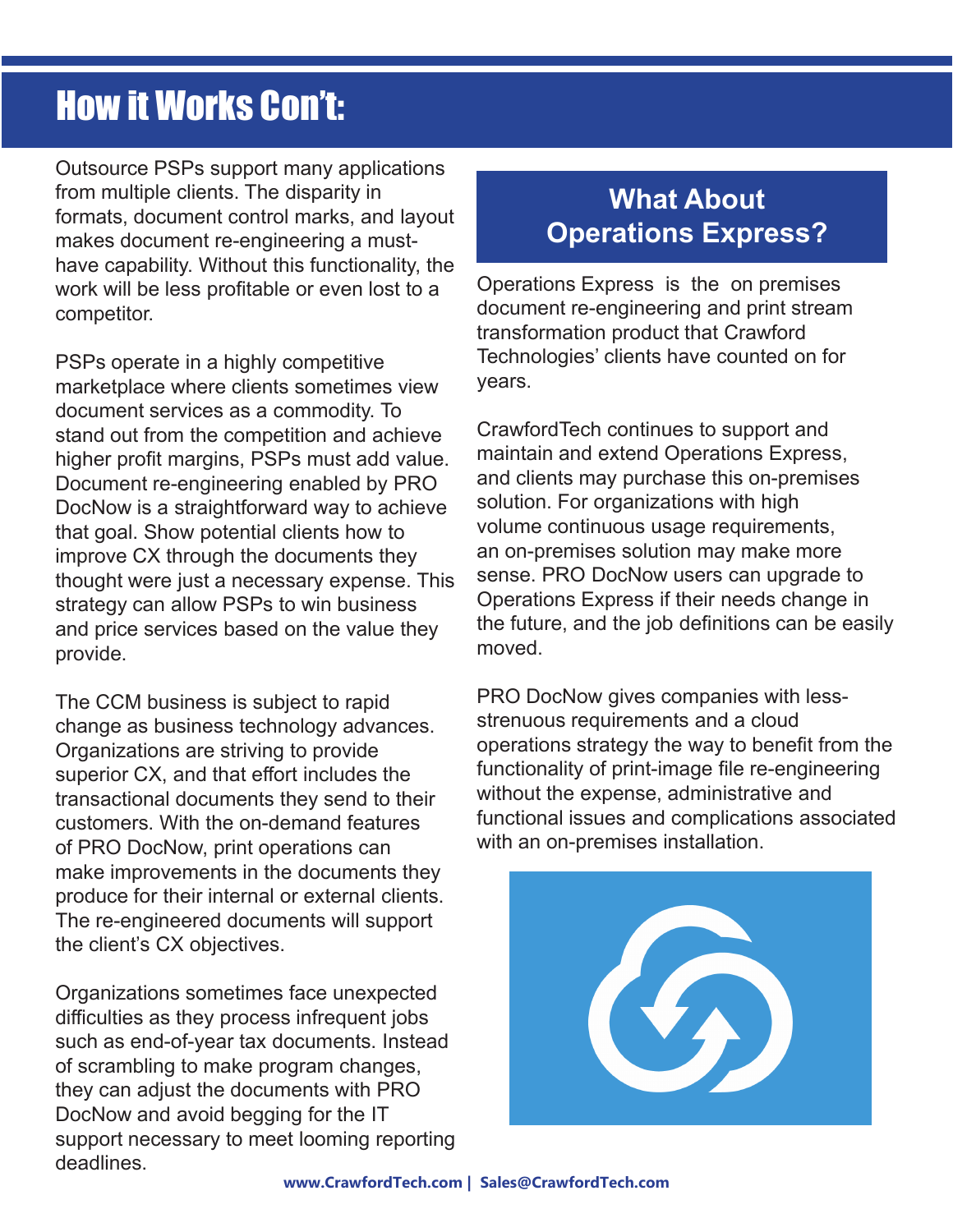### **Use Cases:**

#### **Peak Processing Periods**

Consider a PSP or in-plant print operation that prints and mails statements for financial institutions. Service Level Agreements (SLAs) for this type of work can vary, based upon the type of document, its criticality and other factors. Processing the monthly statements which require document reengineering is no problem for a company that uses an on-premises solution.

However, processing quarter-end and yearend statements can be a challenge. At these peak processing times, the volume of work swells by 50% or more. With an on-premises solution the organization must buy extra servers to process the document re-engineering work within the allowed time. These servers process jobs for just a few days at the beginning of each quarter. They sit idle the rest of the time.

With PRO DocNow, organizations can take advantage of the additional processing power needed during peak periods with no extra investment in hardware or software. PRO DocNow automatically allocates AWS servers when required based on the load.

#### **"PRO DocNow Enables your to utilize virtually unlimited processing power when needed"**

#### **White Paper Factory**

Installing a full-color inkjet press allows print operations to generate more print in a shorter time, saving money on equipment and labor. The challenge, however, is feeding the new press with enough data to keep the machine running at optimal speed. Frequent starts and stops are wasteful and inefficient on highspeed inkjet presses.

#### **Automated Document Factory "PRO DocNow offer the widest range of (ADF) features"**

In a white paper document factory, print jobs no longer need pre-printed shells. Print organizations often combine documents from multiple small jobs into a single large job for efficient processing, but with no pre-printed stock, the variable data must be merged with electronic versions of forms, logos, and static text. PRO DocNow can read the print-image data, determine the proper form overlay, and apply the overlay to the data stream in a format that is ready to print in your environment.

Another issue with combining jobs is the placement of the address block so it shows properly through the window of a common envelope. PRO DocNow helps here as well, by lifting the address information from the original print image and moving it to the proper location on the page.